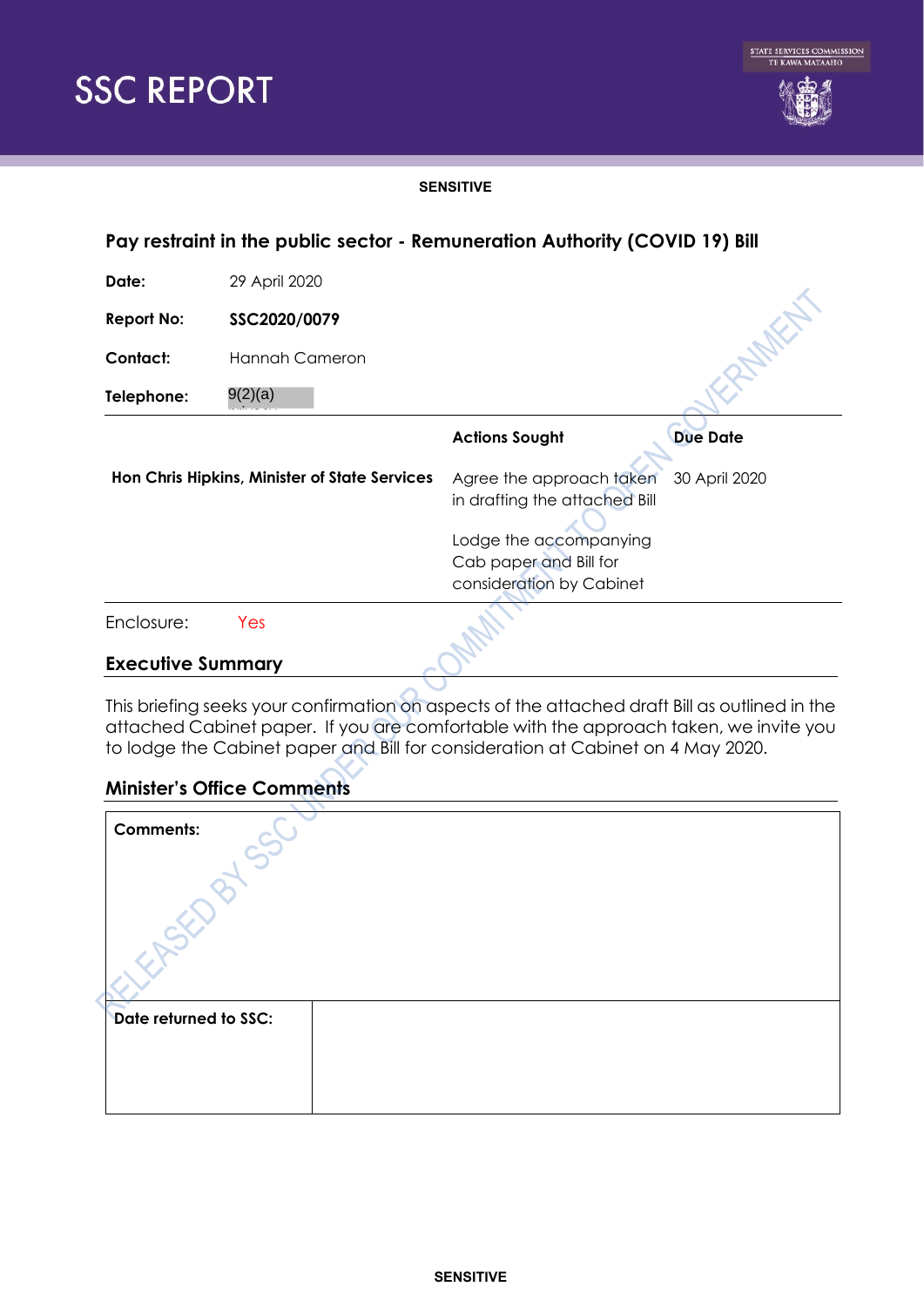#### **Recommended Action**

We recommend that you:

- a **note** that the Bill has been drafted to give effect to a single process for Ministers and others that enables the Remuneration Authority to reduce pay by up to 20% for six months, in accordance with your comments on our previous briefing (SSC2020/0074)
- b **agree** that the six-month limit will apply to all positions, including MPs and Ministers

*Agree/disagree.*

- **c note** that discussions with other officials have enabled us to provide further clarification about the application of the changes to other processes underway for MP and local government determinations, and that these details are set out in the Cabinet paper.
- d **note** that DIA officials have confirmed that the approach to Local Government is appropriate, and have discussed this with the Minister for Local Government
- e **agree** that DIA officials consult Local Government New Zealand on the proposals ahead of the cabinet discussion

*agree/disagree.*

- f **note** that we are awaiting confirmation of the BORA vet by the Ministry of Justice but anticipate receiving this within the next day.
- g **agree** to undertake appropriate Ministerial consultation, and lodge the attached Cabinet paper and Bill for discussion at Cabinet on 4 May

*agree/disagree.*

h **agree** to seek leave for cross-party agreement to be obtained to pass the Bill through all stages in a single day

*Agree/disagree.*

*i* **agree** that the SSC release this briefing in full once the Bill has been introduced to Parliament.

*Agree/disagree.*

Hon Chris Hipkins **Minister of State Services**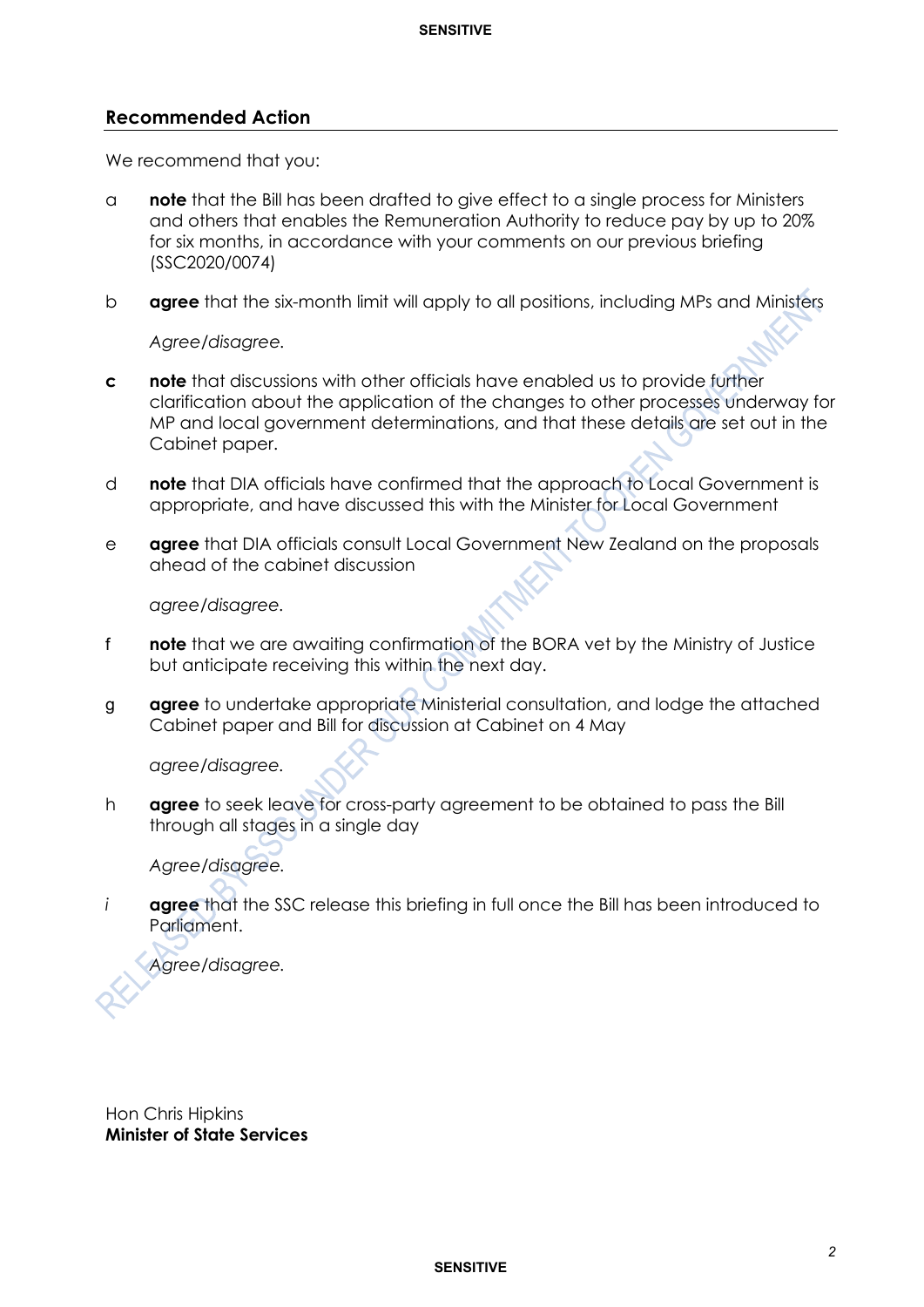# **SSC Report: Pay restraint in the public sector - Remuneration Authority (COVID 19) Bill**

## **Purpose of Report**

- 1. Further to our report of 23 April 2020 clarifying several points for drafting (SSC2020/0074), this briefing confirms what has been done in arriving at the attached draft Bill, draft Cabinet Paper and Disclosure Statement specifically:
	- The duration of the pay reduction
	- The approach taken to local government
	- MP pay processes
	- The Parliamentary process.

## **The duration of the pay reduction**

- 2. Previous proposals were based on having separate provisions in the Bill for parliamentarians and non-parliamentarians, with a 6 month time limit on reductions for non-MPs, while Ministers and MPs would continue any reduction in pay until the next government took office.
- 3. Under the self-initiated approach, the reduction would apply to the individual Ministers, it would not change the determination and would not apply to any future post holder. Under this scenario, it was feasible to enable the reduction to have a more flexible end date ie up until the next Government takes office.
- 4. You have now indicated that a single process will apply to all officers, where the Remuneration Authority will make a new temporary determination. The Authority will make a temporary determination for a role, not for an individual officer holder. This means that there would be additional complexity if the duration is more flexible.
- 5. In addition, PCO have advised that there is no clear legal trigger at the point that a new Government takes office. It is convention for all Ministers to resign and be reappointed, but this is not necessarily required by law. The only clear trigger in law would be the election itself, which could lead to the strange situation where Ministers' pay reverted to its original amount for days or weeks required for the formation of a new government.
- 6. On balance, we recommend a simple six-month limit be applied to all temporary determinations. This is included in the attached draft Bill.
- 7. In practice, the temporary determinations are likely to be made by mid-May and will therefore apply until mid-November which should extend beyond the formation of a new Government.

# **Local government**

- 8. You are aware that some mayors have expressed an intention to join with Ministers in taking a voluntary pay reduction.
- 9. In our briefing SSC2020/0074 we split elected members of local government into two groups. Mayors, chairs, chairs of committees and council members were in group C – in scope. Those involved with local boards were in group D – which you agreed should be out of scope.

#### **SENSITIVE**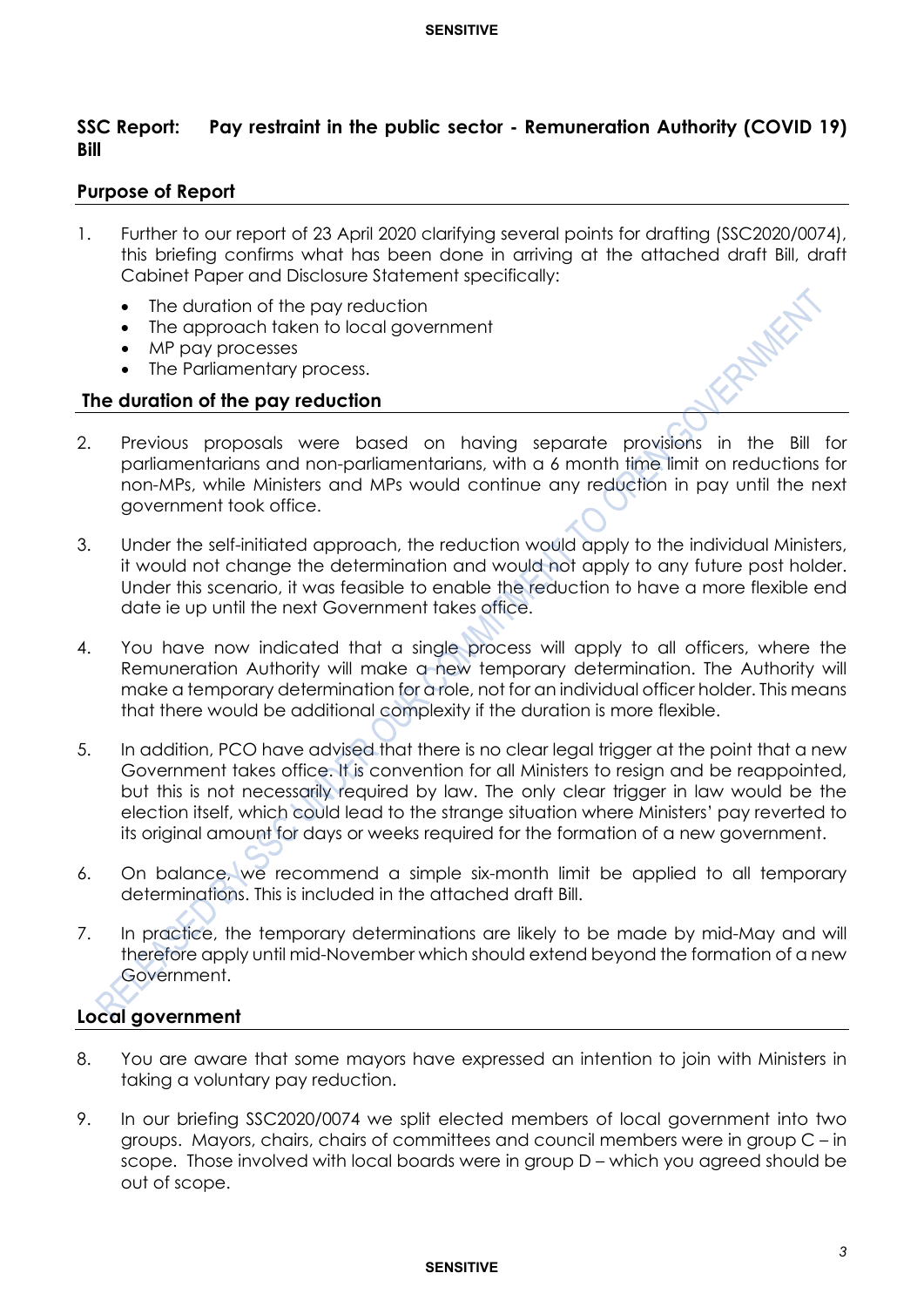- 10. We had previously considered whether there should be a threshold so that those earning less than \$100k from their office would be out of scope for this amendment. (Most, but not all, mayors and some others in the group C cohort are paid more than \$100k.) As you have decided to leave the reduction to be determined by the Remuneration Authority, it is not necessary to specify a threshold as the Authority will take the level of pay into account. The Authority have indicated in our discussions with them, that they are likely to use the \$100k as a guide when making their determinations.
- 11. We have discussed the approach with DIA officials, including the policy to allow the Authority to use their discretion to address the issue of Local Government pay. Officials emphasised the previous efforts to move to address inequities in local government remuneration. They also expressed concerns that lower paid council members might be alarmed that their pay will be reduced. However, on balance they agree with that the proposal provides the best mechanism to enable the change desired by many Mayors and members. We understand that officials have provided this advice to the Minister of Local Government.
- 12. We recommend that DIA officials discuss the proposal (but not share any papers) with Local Government New Zealand (LGNZ) to confirm their perspective before the cabinet discussion.

## **MP determination processes**

- 13. As a result of an amendment to the Remuneration Authority Act passed by Parliament last year, the Authority is currently considering the remuneration for MPs for the period July 2019 to polling day 2020. This raised a question during consultation about the application of the new temporary processes.
- 14. We have discussed this question with the Authority, they have indicated that they will complete the current determination process shortly. We have also clarified that any consideration of a new temporary determination will apply **after** the backdated determination. For the avoidance of doubt, this has been set out in the Cabinet paper.
- 15. We have also ensured that the Bill enables the Authority to make new 'original' determinations during the period in which a temporary reduction is in place.

# **Next Steps and the Parliamentary process**

- 16. The attached Cabinet paper, Bill and Disclosure Statement are now complete, except for the confirmation of the Bill of Rights Act vetting that we anticipate receiving from Ministry of Justice within the next day.
- 17. As noted in the attached Cabinet paper, we understand that you intend to seek leave to obtain cross-party agreement for the Bill to pass all stages in a single day without going through Select Committee process.
- 18. Passing the Bill by agreement, or otherwise under urgency, will maximise the time available for the Remuneration Authority to develop its determinations before the 30 June 2020 deadline, including consulting with those affected.

#### **SENSITIVE**